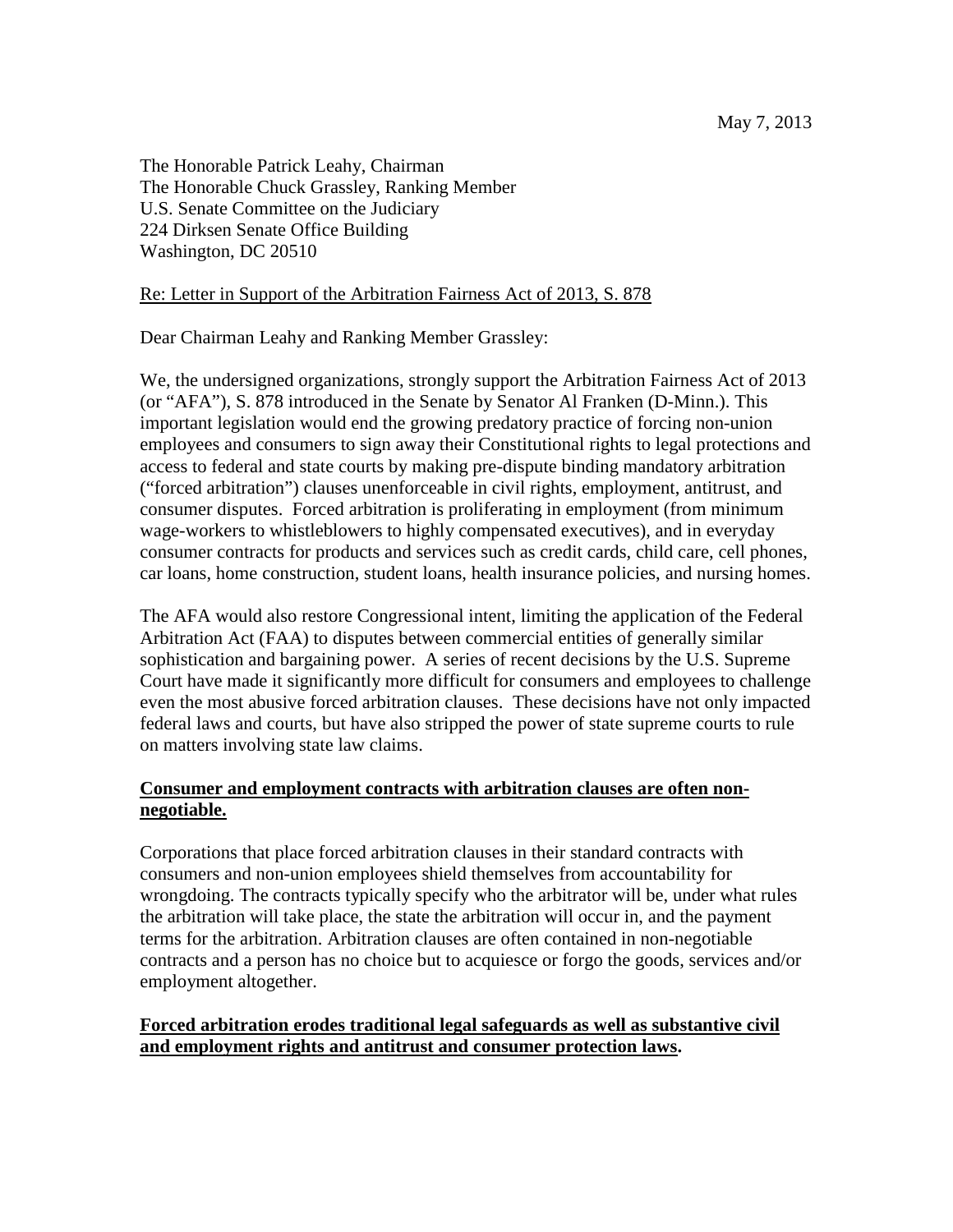None of the safeguards of our civil justice system are guaranteed for persons attempting to enforce their employment, consumer, anti-trust and civil rights in forced arbitration. There is no impartial judge or jury, but rather arbitrators who rely on major corporations for repeat business. With nearly no oversight or accountability, businesses or their chosen arbitration firms set the rules for the secret proceedings, often limiting the procedural protections and remedies otherwise available to individuals in a court of law. For example, the ability to obtain key evidence necessary to prove one's case is restricted or eliminated. In addition, the exorbitant filing fees, continuous fees for procedures such as motions and written findings, and "loser pays" rules in arbitration are prohibitive to most individuals, particularly in this weak economy when so many Americans are struggling just to make ends meet.

Forced arbitration also weakens the value of federal and state laws intended to protect consumers and employees by removing their ability to enforce those laws in court. For example, big corporations are able to grant themselves immunity for violating antitrust laws and cheating consumers by eliminating statutory rights in the fine print of their contracts.

Furthermore, a cornerstone of hard-won civil rights protections is the right of victims of workplace discrimination or harassment to have their claims heard by an impartial judge and jury. Increasingly, employers strip this right away and require workers to agree to forced arbitration as a condition of hiring or continued employment. By being forced into binding mandatory arbitration, an estimated 30 million non-union workers have lost essential protections established by our nation's employment and civil rights laws.<sup>1</sup>

Laws at risk include provisions of the Civil Rights Acts of 1964 and 1991, the Age Discrimination in Employment Act, the Americans with Disabilities Act, the Family and Medical Leave Act, the Fair Labor Standards Act, the Equal Pay Act, the Uniformed Services Employment and Reemployment Rights Act (USERRA), the National Labor Relations Act, the Sherman Antitrust Act, the Securities Act of 1933, the Securities Exchange Act of 1934, the Sarbanes-Oxley Act, the Dodd-Frank Wall Street Reform and Consumer Protection Act, the Servicemembers Civil Relief Act, the National Defense Authorization Act for Fiscal Year 2013 (amending the Military Lending Act), the Lilly Ledbetter Fair Pay Act of 2009, the Telephone Consumer Protection Act, the Fair Debt Collection Practices Act, the Credit Repair Organizations Act, the Electronic Fund Transfer Act, the False Claims Act, the Fair Credit Reporting Act, the Right to Financial Privacy Act, the Real Estate Settlement Procedures Act, the Truth in Lending Act, and the civil provisions of the Racketeer Influenced and Corrupt Organizations Act.

Courts also have held that the Federal Arbitration Act (FAA) trumps state laws, even those intended to protect consumers, such as anti-predatory lending and unfair and deceptive practices laws. Consequently, unscrupulous businesses use forced arbitration in student loans, payday loans, credit card contracts, auto deals, rent-to-own, and other everyday transactions, thereby avoiding accountability.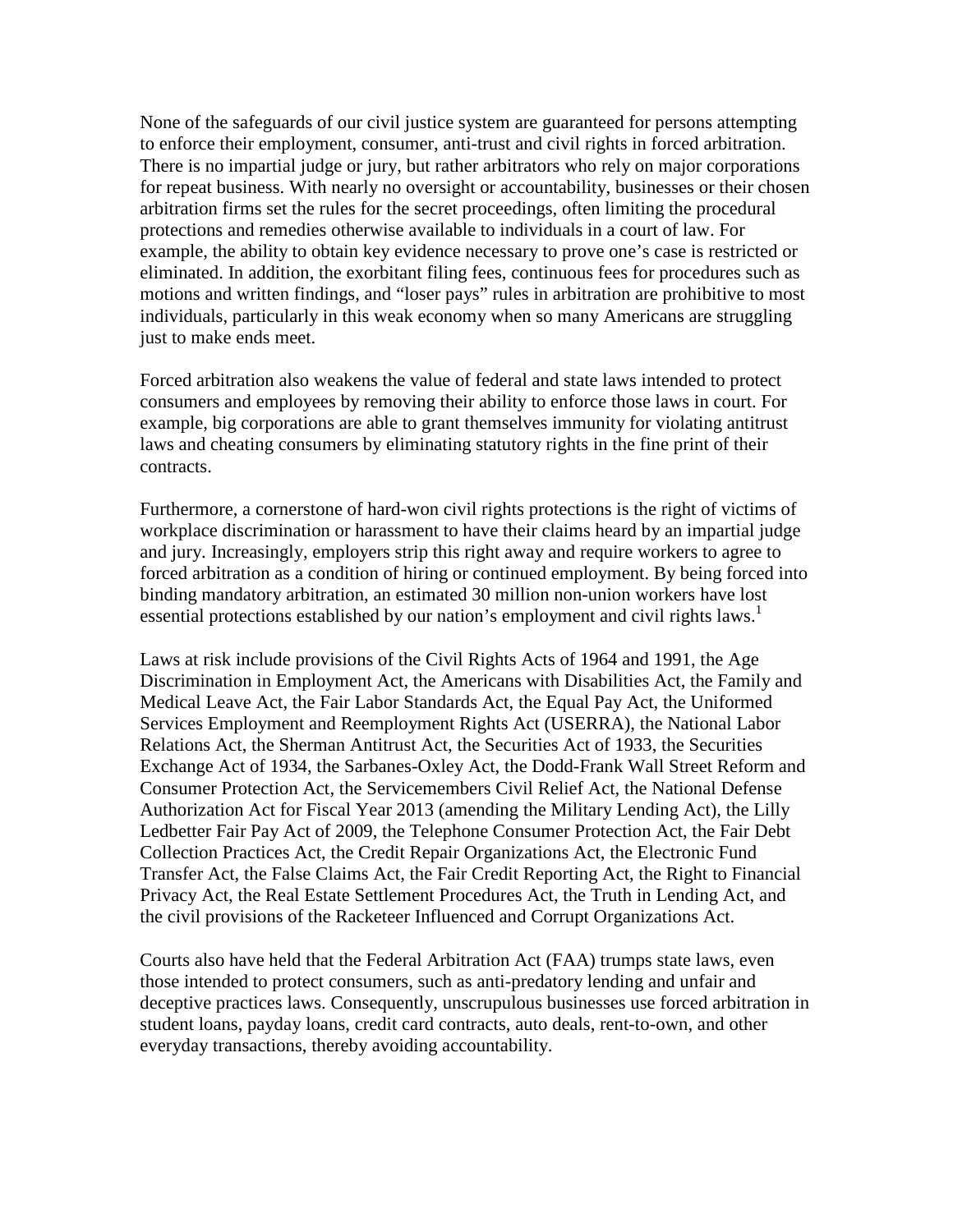On April 27, 2011, the U.S. Supreme Court dealt a devastating blow to consumers and employees, ruling that companies can ban class actions in the fine print of contracts. In *AT&T Mobility, LLC v. Concepcion*, the Court held that corporations may use arbitration clauses to ban consumers and employees from exercising their right to join together through class actions to hold powerful corporations accountable. As a result of *Concepcion*, thousands of valid legal claims by consumers and employees that expose clear abuses and corporate misconduct have been suppressed and prevented from being brought before a court of law. In addition, many class actions have been dismissed and sent to arbitration even when the judge states that the cases may be best suited to proceed as class actions.

The *Concepcion* ruling makes it all the more vital for Congress to pass the AFA to enable individuals to agree to arbitration – knowingly and voluntarily – to resolve their disputes rather than forcing them into arbitration. The AFA would eliminate the use of these binding pre-dispute clauses in consumer and employment contracts, returning the FAA to its original intent to facilitate private arbitration between sophisticated parties on equal footing.

## **The AFA would allow consumers and employees to choose arbitration after the dispute arises.**

The AFA does not seek to eliminate arbitration and other forms of alternative dispute resolution agreed to voluntarily after a dispute arises. Nor would it affect collective bargaining agreements that require arbitration between unions and employers. Its sole aim is to end the unscrupulous business practice of forcing consumers and employees into biased, costly arbitrations by binding them long before any disputes arise.

We strongly support the Arbitration Fairness Act of 2013, which would restore transparency and access to our civil justice system and preserve important civil rights, employment, anti-trust and consumer protections.

Congress has passed laws to ban forced arbitration for disputes involving auto dealers, poultry and livestock producers, and certain employees of federal contractors. The time has come for Congress to outlaw forced arbitration for America's consumers and workers.

We urge you and the other members of Congress to pass S. 878

Sincerely,

9to5 Association of University Women (AAUW) American Federation of Labor-Congress of Industrial Organizations (AFL-CIO) Alliance for Justice American Association for Justice American Civil Liberties Union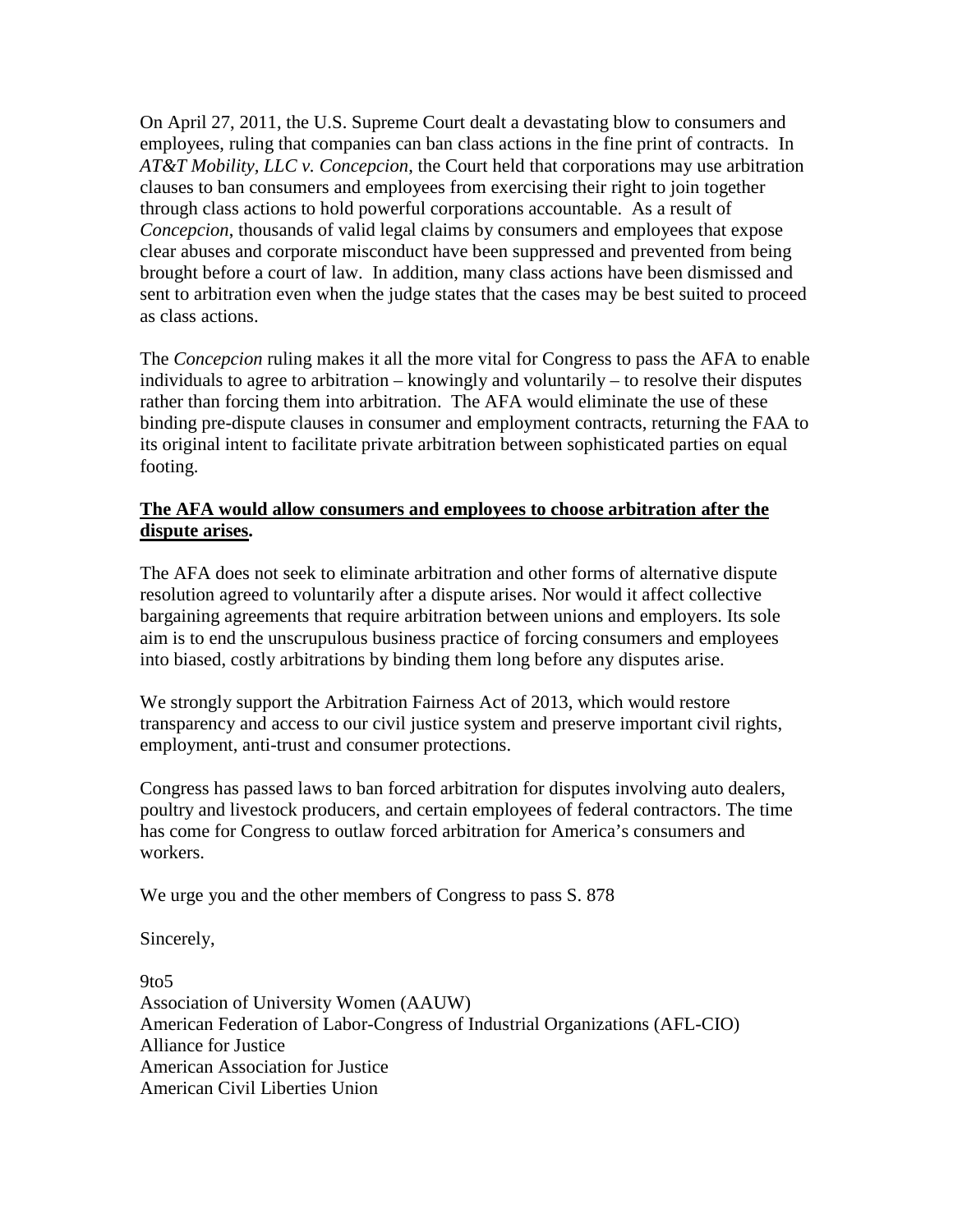Americans for Financial Reform Center for Justice & Democracy Center for Responsible Lending Citizen Works Committee to Support the Antitrust Laws Consumer Action Consumers for Auto Reliability and Safety Consumer Federation of America Consumer Watchdog Consumers Count Consumers Union DC Consumer Rights Coalition Every Child Matters Education Fund Empire Justice Center Homeowners Against Deficient Dwellings Home Owners for Better Building Leadership Conference on Civil and Human Rights Maryland Consumer Rights Coalition **NAACP** National Association of Consumer Advocates National Association of Shareholder and Consumer Attorneys (NASCAT) National Community Reinvestment Coalition National Consumer Law Center (On behalf of its low income clients) The National Consumer Voice for Quality Long-Term Care (formerly NCCNHR) National Consumers League National Council of La Raza National Fair Housing Alliance National Employment Law Project National Employment Lawyers Association National Partnership for Women & Families National Women's Health Network National Women's Law Center New Jersey Citizen Action People for the American Way Public Citizen Union Plus U.S. Public Interest Research Group West Virginia Association for Justice West Virginia Citizen Action Group Woodstock Institute

cc: Members of the Senate Judiciary Committee Senate Majority Leader Harry Reid